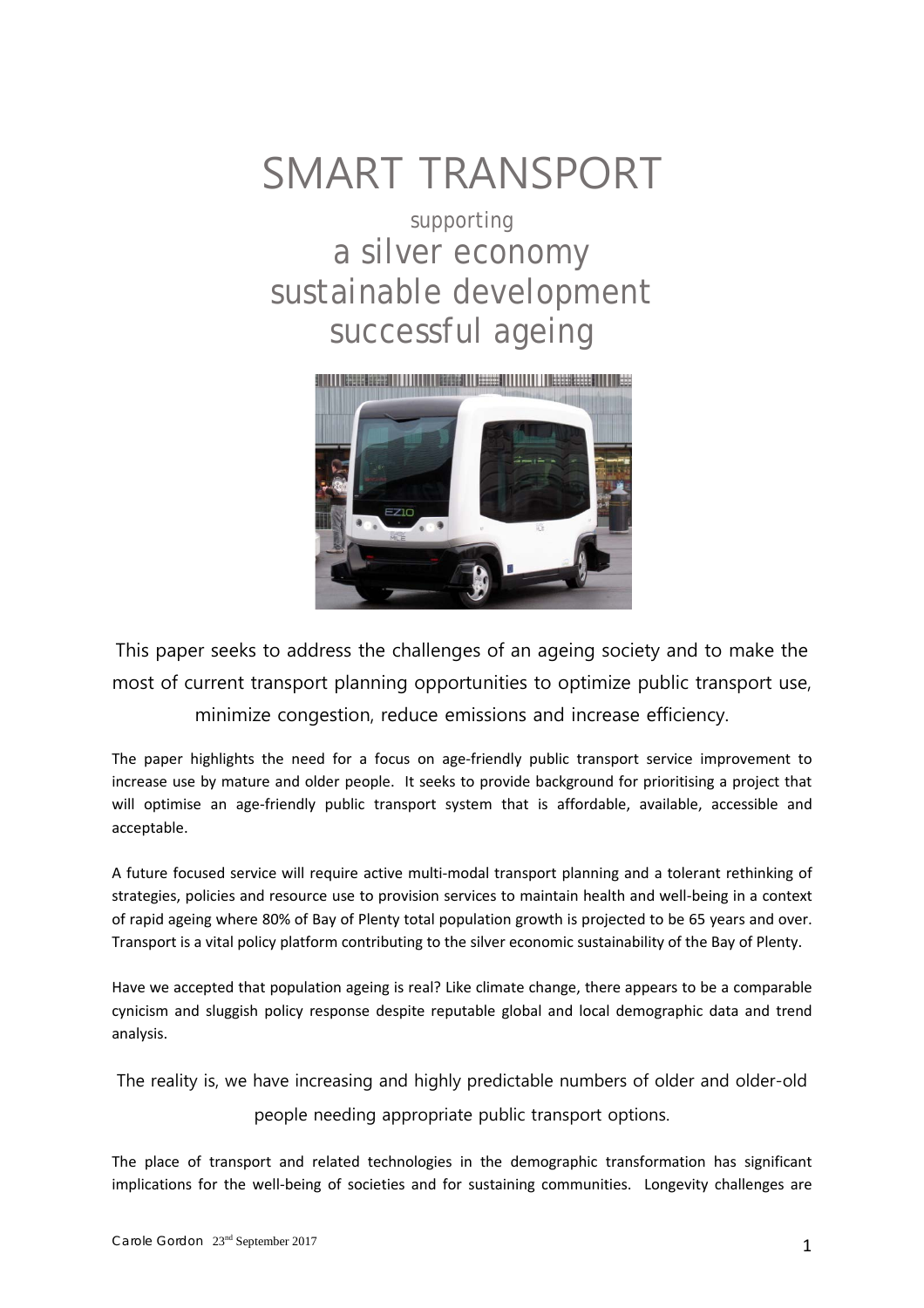pronounced in urban areas with spatial growth complexities such as Tauranga City, its outer urban and semi-rural settlements. However, public transport systems need to adapt to the needs and expectations of older people while attracting and familiarising them as passengers.

The OECD graph shows global and OECD nations' demographic transformation with exacerbated longevity and younger age groups reaching a new equilibrium reaching to the end of the  $21<sup>st</sup>$  Century. This could well be New Zealand, our region and our City as our population-ageing trajectory reflects a similar structure.

New Zealand populations are changing and ageing at a pace that is faster than any in recorded history. Recent SNZ projections indicate TCC population increase from 134,600 in 2018 to 154,900 by 2028, 10,000 of whom will be over 65. The DHB projects 11,500 more people 75+ living in the City by 2036. Rapid ageing 136% of 75+ will occur in WBOP. BOP DHB data shows that 8.7% of BOP population is over 75yrs (NZ  $6.4\%$ ). $^{1}$  $^{1}$  $^{1}$ 

Independence is critical to the wellbeing of older people, and transport is critical to independent living. From a policy perspective, we cannot delay embracing a new public transport paradigm.



Figure 2. Population change by age group, world and OECD, 1950-2100

Source: OECD calculations based on United Nations Department of Economic and Social Affairs, Population Division (2010), World Population Prospects: The 2010 Revision, United Nations, New York, available online: http://esa.un.org/unpd/wpp/unpp/panel\_indicators.htm.

Demographic change will reach a "new equilibrium" at the end of [2](#page-1-1)1 $^{\text{st}}$  century.<sup>2</sup> Policies for an ageing society are not just about today's needs but also about anticipating the future population structure, including economic, social infrastructure and technological investment for equity and sustainability. It is expected that modern transportation will become a network of modes, services, technologies, and designs that operate as a seamless intersection of options, linking walking on the sidewalk, with riding a train, driving a car, cycling options or using technology to avoid or consolidate trips.

<span id="page-1-0"></span><sup>1</sup> <sup>2016</sup> BOPDHB Health and Service Profile.

<span id="page-1-1"></span><sup>2</sup> The OECD graphs are informative as they show the structural trends in developed and developing nations, all of which have impact on New Zealand trade, immigration, tourism and global economic sustainability. Further, they show a longer term view of the demographic transformation. New Zealand is structurally positioned as average in ageing population progression.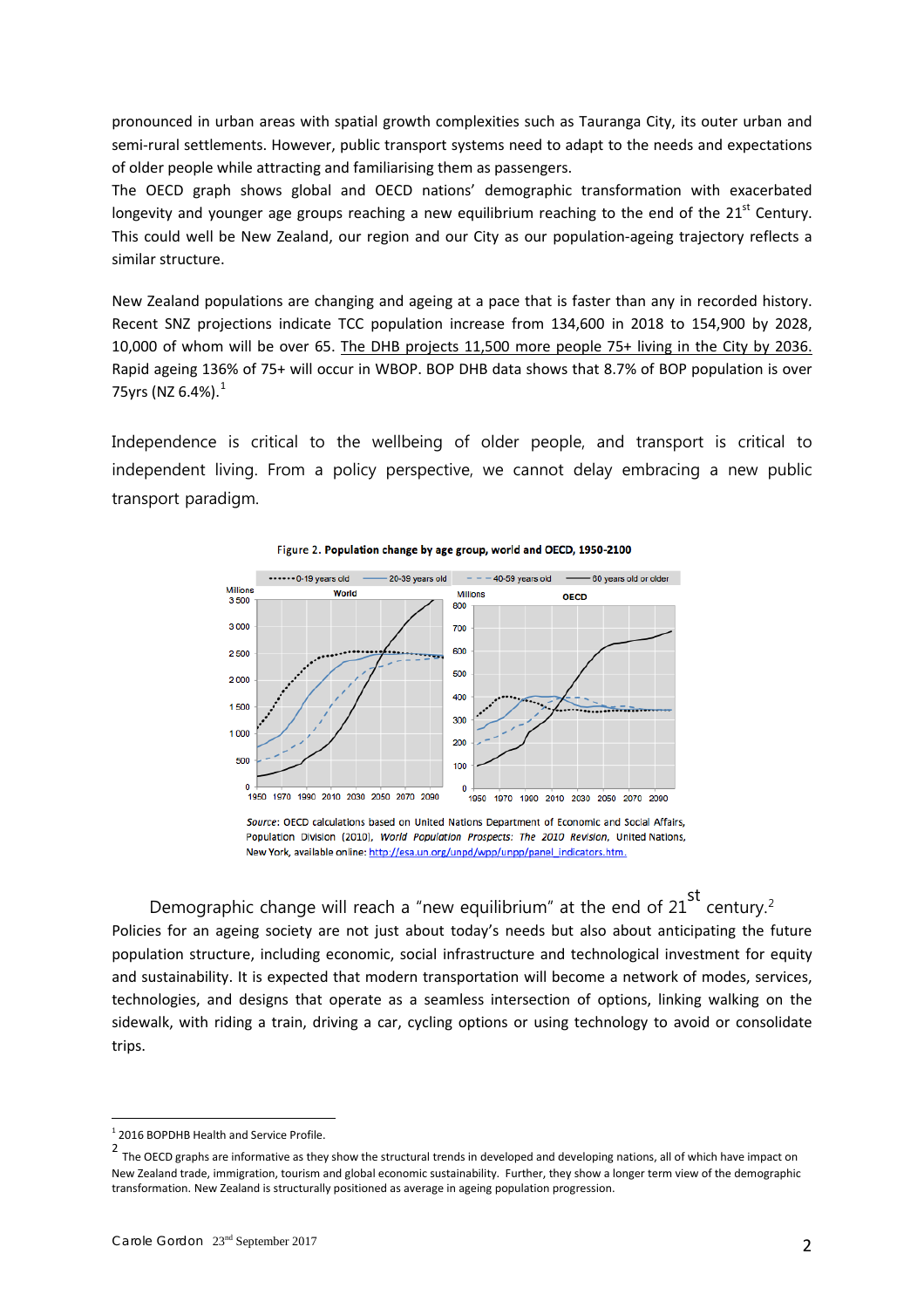Transport accessibility and efficiency are central to a 100-year life where preferences for independence, ageing-in place and connectivity is vital. It is widely recognised that community design can improve transportation efficiency, reduce trips by bringing neighbourhood amenities closer together, improve safety, and encourage physically active communities.

Optimising older people's use of public transport is just sensible, and central to strategies that prioritise independence, wellbeing, safety, efficiency and a reduction of congestion and emissions



- **What if we could encourage older people to use free public transport?**
- **What if we had an age-friendly bus system, and age-friendly buses?**

Just because we really want mature, older and older-old people and people of all ages to live a life of possibilities, connection and growth, and because they can be a role model for others on environmental sustainability.

We are now at a turning point where physical and digital advancements in transport infrastructure can position forward thinking solutions. As our population grows and ages, budgets shrink, and consumer preferences shift, we need a new smart vision to make better use of our resources as we adapt to new circumstances and opportunities. A transformational global wave of ingenuity and technological innovation is taking hold as an integral part of a growing silver economy. No single mode of travel can possibly meet the mobility needs in which the watchwords are "options," "efficiency," and "flexibility" however, we can focus on developing age-friendly public transport by:

Encouraging use, adapting buses and orientating existing and new service systems to older people's needs.

The Bay of Plenty Council currently seeks "improved customer outcomes" (Sept 2017). Further, Tauranga City states that it seeks to implement an "ambitious plan" that "will need to increase uptake of public transport" because "consequences will be dire" (Sept 2017). A realigned age-friendly service provision can make a contribution to:

• Enhance transport service efficiencies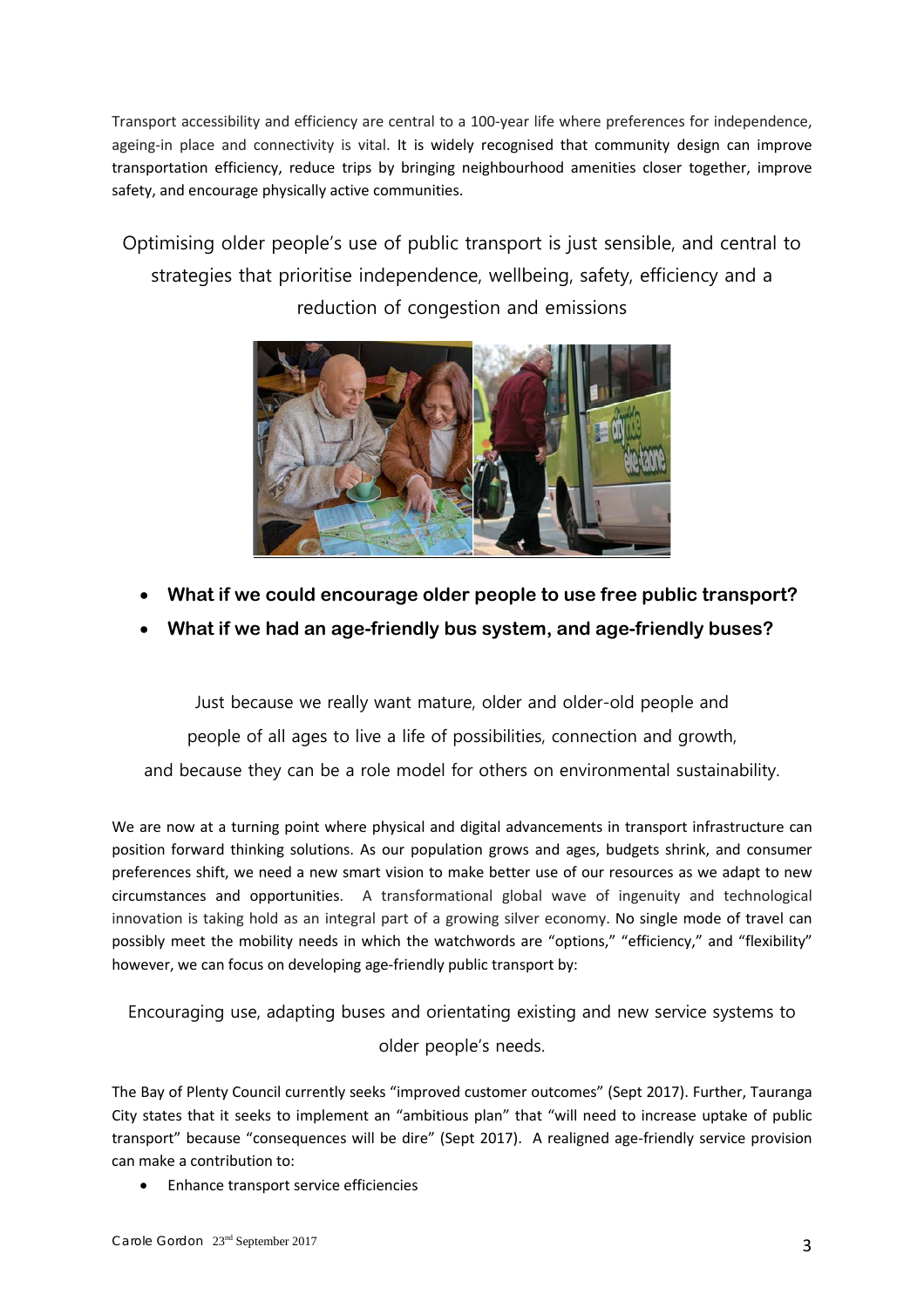- Reduce congestion and emissions
- Improve access to continued work and volunteer engagement
- Facilitate tourism
- Assist business viability
- Acquire and retain regular passengers.
- Enable active engagement in fitness and leisure activities, shopping, health care
- Enhance family, social and cultural connectivity
- Improve the quality of life of mature, older and older-old people

Reducing congestion by adapting our public bus stock,

and redesigning service provision to meet the age-friendly "more connected choice"

expectations of mature and older people, will be a cost-effective silver economic and

environmentally sustainable investment.

## GETTING OLDER PEOPLE ON THE BUS

## Project Proposal



Meeting key strategic transport goal - changing behaviour

Improving the suitability of public transport is an efficient active ageing strategic intervention that enhances community wellbeing, strengthening social, economic, environmental and cultural sustainability. Further it gives older people a real sense of belonging, community care and security. It is time to be proactively encouraging.

#### Context:

1 The Bay of Plenty Regional Council (BOPRC) sets the direction for the region's transport system. A BOPRC report 2010<sup>[3](#page-3-0)</sup> noted the wider benefits from improving age-friendliness of the transport network, and monitoring of travel behaviour of older people.

2 A key Tauranga City Transport Blueprint goal includes "Improved optimisation of the public transport network" seeking PT capacity increase of 13.62% by 2031 through a proposed 'Programme 8' initiative, where improved uptake and other modes are considered crucial for business and liveability.

<span id="page-3-0"></span><sup>3</sup> BOPRC. 2010. *Study of The Relationship Between an Ageing Population and The Transport System in The Bay of Plenty.*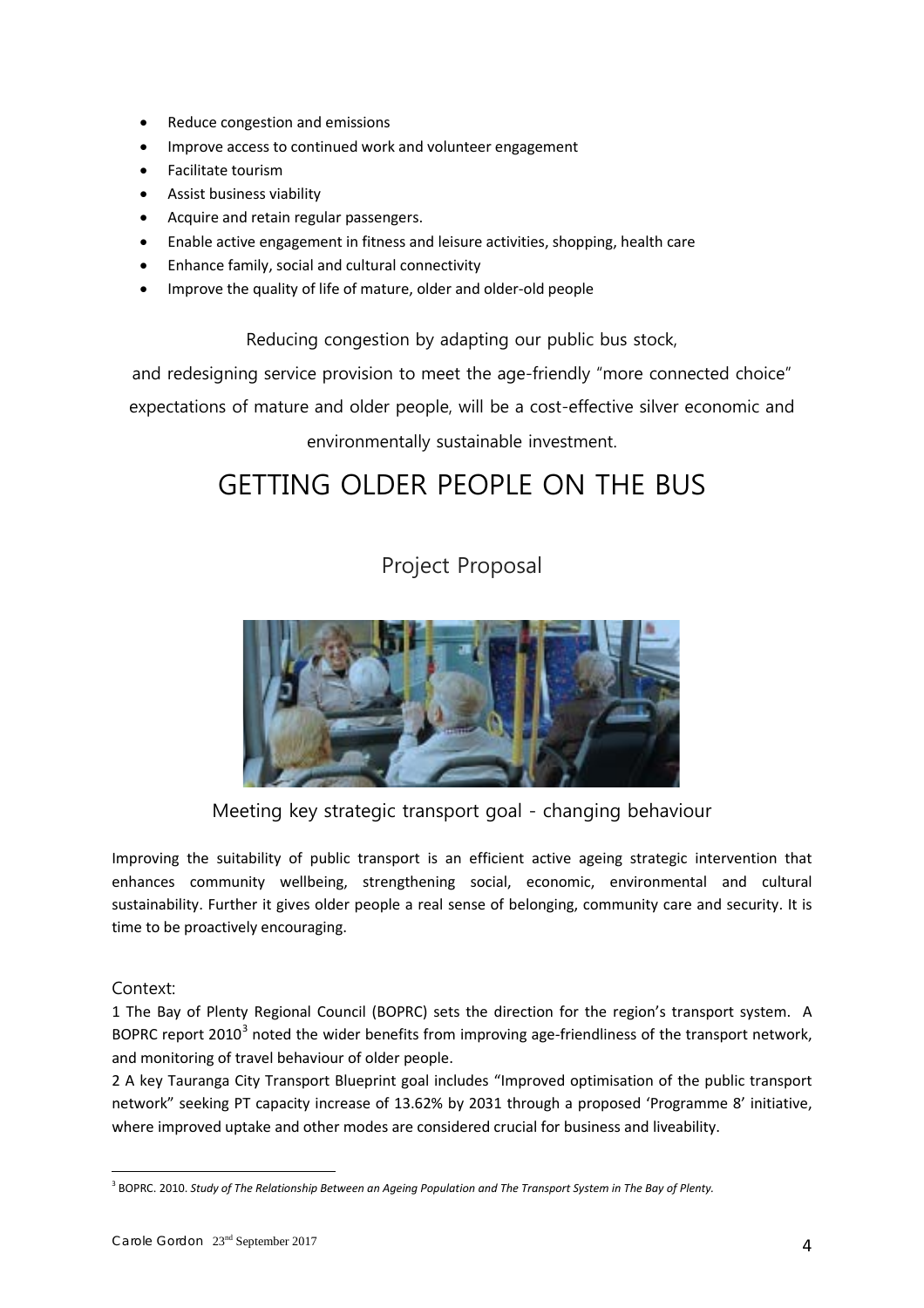3 People who hold a Super Gold Card are currently eligible for free travel on off-peak services on weekdays and all day on weekends and public holidays. Few do.

#### Proposal:

That a collaborative "Getting Older People On the Bus" project be established, including a contract to: 1 Assess age-friendly public bus service improvements

2 Engage with older people to increase the uptake of public transport use by older people.

#### Purpose:

- To increase the number of older people using the Bay of Plenty public transport system
- To Contribute to core priority for Silver Economy regional development.

#### Relevance:

Transport authorities need to know the needs and expectations of older people at a local level. The proposed "Getting People On Board" project will contribute to meeting Regional Transport Plan goals to:

- Increase public use and perception of public transport as a mode of safe and secure travel.
- Contribute to environmental sustainability, reduce congestion and carbon emissions.
- Improve safety and transport system efficiency
- Increase elder mobility options and Improve older people's quality of life
- Contribute to age-friendly social infrastructure goals.

### Key Outcome: More happy older people using buses

Potential project outcomes:

- Relevant international evidence on age-friendly improvements to public transport
- Outcomes from ideation process engaging mature and older people.
- Brief overview (local sample) on elder travel use/ needs, barriers and concerns.
- Implementation priorities including service delivery, training and information.
- Community based promotional initiative to develop elder confidence and experience in public transport use.
- Contribute to core priority for Silver Economy regional development.

Intelligent transport and information systems are rapidly evolving. However, it is not the purpose of this paper to canvas the efficacy and economies of scale of the new modes of emerging mobility. However, a comprehensive multi- modal transport system will ensure that the loss of ability to drive for older-old people will not mean a loss of independence and ability to age-in-place. It is clear that technology is advancing travel options more closely tailored to individual need and the possibilities for ageing populations are exciting. Integrating 21st Century technology with ageing boomers will be transformative.

It is acknowledged that an informed breadth of transport 'future options' discussions are taking place, and that there is a depth of enthusiasm, local knowledge and innovation offered through various forums including those facilitated by the Bay of Plenty Regional Council, New Zealand Transport Agency, Councils Tauranga Connect and Environmental Sustainability groups.